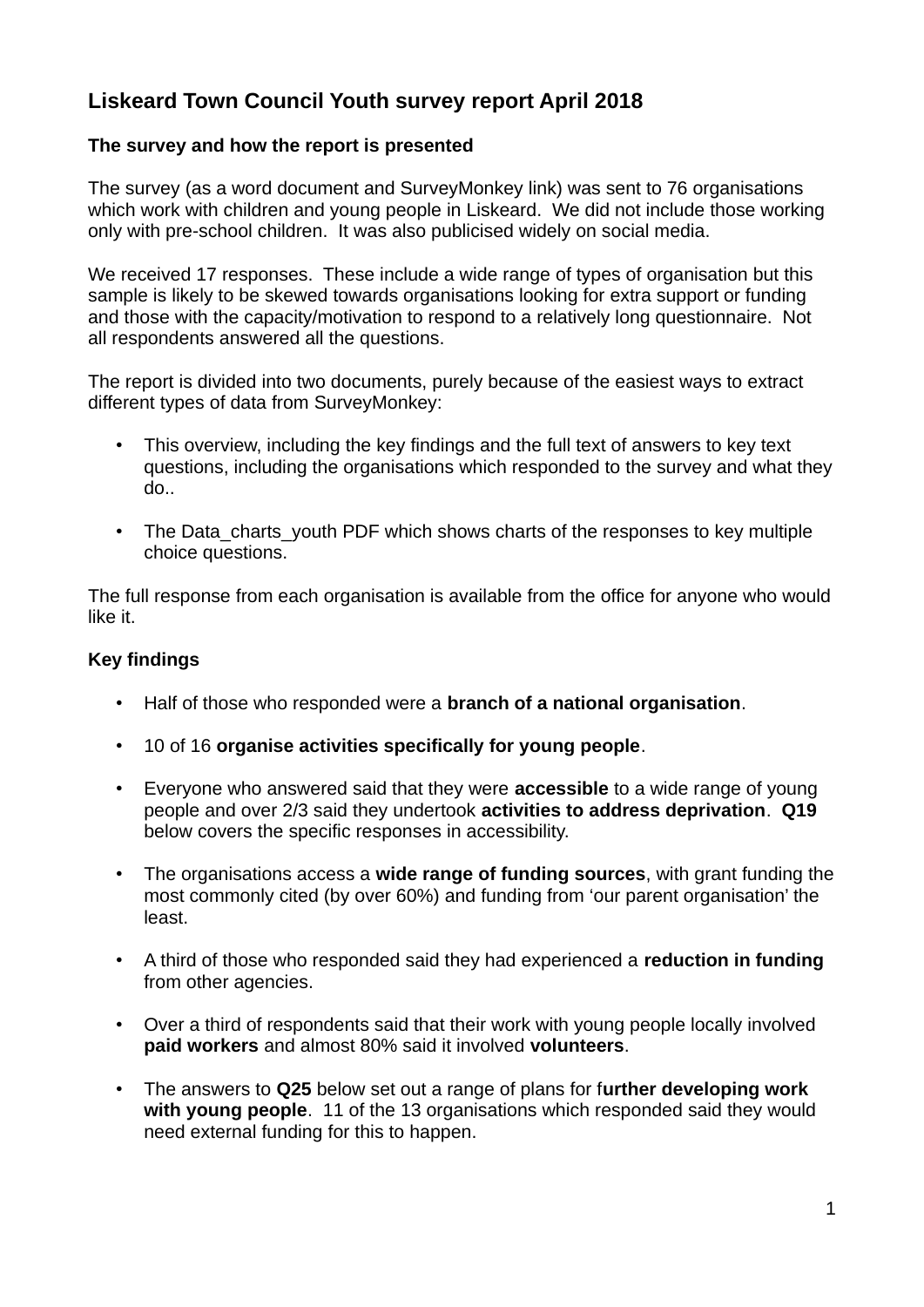- 11 of the 14 respondents said that they would be interested in participating in a **youth forum or council**. We've sent out a follow up email to all the organisations we originally contacted to try to gauge interest in this specific idea.
- The answers to **Q29** below relate to **gaps in youth provision** in Liskeard. A number of them mention the lack of suitable venues.
- The organisations which responded almost all said they had child protection policies, undertook DBS checks and didn't need help with safeguarding. It may be that those most likely to respond to the survey are also those most likely to have **safeguarding measures**.
- Half of those who responded said their organisation needed **help with training, support or information** but the follow up question asking them to specify didn't elicit much information.
- A number of the organisations **evaluate the impact** on young people they work with. A number do not. See the answers to **Q36** below. This may be an area where it would be useful to spread good practice.

# **Q1 Name of Organisation and Q9 Give a brief description of your purpose and activities related to children and young people**

| Liskeard and South<br><b>East Cornwall</b><br>Breathers group | As one of our community projects group members visit<br>Cornish secondary schools and talk about the hazards of<br>smoking, using their own illnesses as an example. We talk to<br>roughly 2,500 pupils a year and we have benn running the<br>project for 10 years. In 2013 we won the Queen's Award For<br>Voluntary Service for our work in the community.                                                        |
|---------------------------------------------------------------|----------------------------------------------------------------------------------------------------------------------------------------------------------------------------------------------------------------------------------------------------------------------------------------------------------------------------------------------------------------------------------------------------------------------|
| Liskeard & Looe<br>Foodbank                                   | We provide emergency food aid to local families and<br>individuals in crisis, by way of referral from frontline<br>agencies.                                                                                                                                                                                                                                                                                         |
| Girl Guides, Brownies<br>and Rainbows.                        | As a Girlguiding volunteer we aim to help girls & young<br>women reach their full potential, to be caring, challenging,<br>empowering, to have fun (lots of) inclusive and inspiring.                                                                                                                                                                                                                                |
| Liskeard Bowls Club<br>and Caradon indoor<br>bowls            | Coaching given in preparation for Cornwall School Games                                                                                                                                                                                                                                                                                                                                                              |
| Young People Cornwall                                         | liskerrett youth club offers young people aged 11-18 years<br>two nights of youth sessions a week. sessions are run by<br>Young People Cornwall, from the liskerrett centre.<br>The project provides young people with a safe space,<br>somewhere to go, fun and positive activities, sports, arts,<br>music, cooking, workshops, trips, advice and guidance and<br>much more planned and designed with young people |
| <b>Liskeard Family Hub</b>                                    |                                                                                                                                                                                                                                                                                                                                                                                                                      |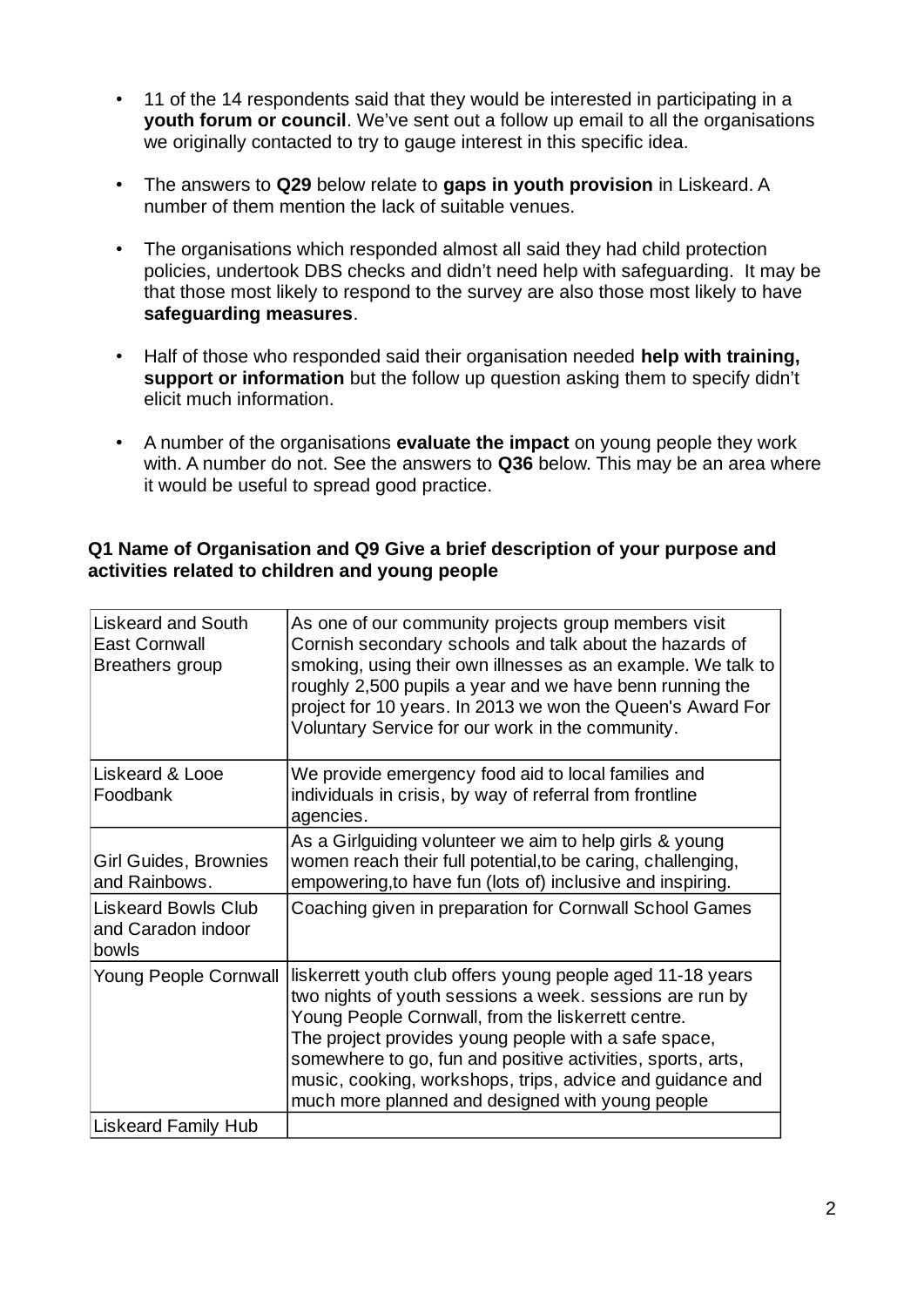| <b>Combat Athletics</b><br>Academy                     | We teach martial arts, self defence and self empowerment to<br>young people                                                                                                                                                                                                                                                                                                                                                                                                                                                                                  |
|--------------------------------------------------------|--------------------------------------------------------------------------------------------------------------------------------------------------------------------------------------------------------------------------------------------------------------------------------------------------------------------------------------------------------------------------------------------------------------------------------------------------------------------------------------------------------------------------------------------------------------|
| <b>1st Liskeard scout</b><br>group                     | We are a scout group based in Liskeard. Girls and boys age<br>from 5 & 3/4 to 14 years. We do lots of activities earning<br>badges, outdoor activities include walking, camping and fire<br>lighting.                                                                                                                                                                                                                                                                                                                                                        |
| 2nd Liskeard Guides                                    | Youth organisation for girls aged 10 - 14                                                                                                                                                                                                                                                                                                                                                                                                                                                                                                                    |
| <b>LIGHTHOUSE</b><br><b>COMMUNITY</b><br><b>CENTRE</b> | Lighthouse Community Centre seeks to provide benefit<br>primarily to the youth through various activities including<br>training, mentoring, team building and employment, whilst<br>meeting the needs of the most socially deprived in our<br>community.                                                                                                                                                                                                                                                                                                     |
|                                                        | We are a group of people, many of whom have been in youth<br>work in Liskeard for over 20 years working for and alongside<br>the local churches, this includes youth clubs, trips, events,<br>camping, workshops and a school lunchtime club.<br>Lighthouse Community Centre is a new venture which we<br>hope will eventually be available to the local youth 6 days a<br>week providing them with an abundance of opportunities in<br>many different areas.                                                                                                |
| <b>Real Ideas</b><br>Organisation                      | RIO are passionate about solving social problems<br>From breathing new life into old buildings, to supporting<br>young people to develop the skills to succeed in an ever-<br>changing world, RIO innovates to deliver real and lasting<br>social change.<br>We deliver programmes that support young people in<br>Liskeard to develop skills and find employment or progress                                                                                                                                                                                |
|                                                        | into education called Talent Match and Game Changer.<br>RIO in partnership with Liskeard school delivers Bridge<br>academy a year long development programme for 17-18 year<br>olds that enables them to gain qualifications whilst<br>importantly unlocking their passions, skills and aptitudes and<br>enabling them to apply them through involvement in real life<br>projects and programmes of activity.                                                                                                                                                |
| Louise School Of<br>Dance                              | I teach children to dance in Ballet Tap Modern Jazz<br>Contemporary stretch and Musical theatre                                                                                                                                                                                                                                                                                                                                                                                                                                                              |
| 1387 (Liskeard)<br>Squadron                            | 1387 Squadron is Liskeard's branch of the Royal Air Force<br>Air Cadets. We meet on a Monday and Wednesday 1900-<br>2130 at the Barras Cross Drill Hall. Cadets get the<br>opportunity to take part in numerous activities including; Map<br>Reading, Aeronautics, Shooting, Flying, DofE, Adventure<br>Training and Camps.                                                                                                                                                                                                                                  |
| <b>Volunteer Cornwall</b>                              | Independent Visitors and Advocacy (CIVAS) Volunteer<br>Cornwall in partnership with Barnardo's South West are<br>working together to deliver an Independent Visitor and<br>Advocacy Service (CIVAS) for vulnerable children and<br>young people in Cornwall.<br>Youth Volunteering - Volunteer Cornwall are currently<br>reviewing how we can enable more young people to get<br>involved in their community through volunteering. It is likely<br>that we'll be delivering workshops and giving talks in schools<br>and youth groups to increase engagement |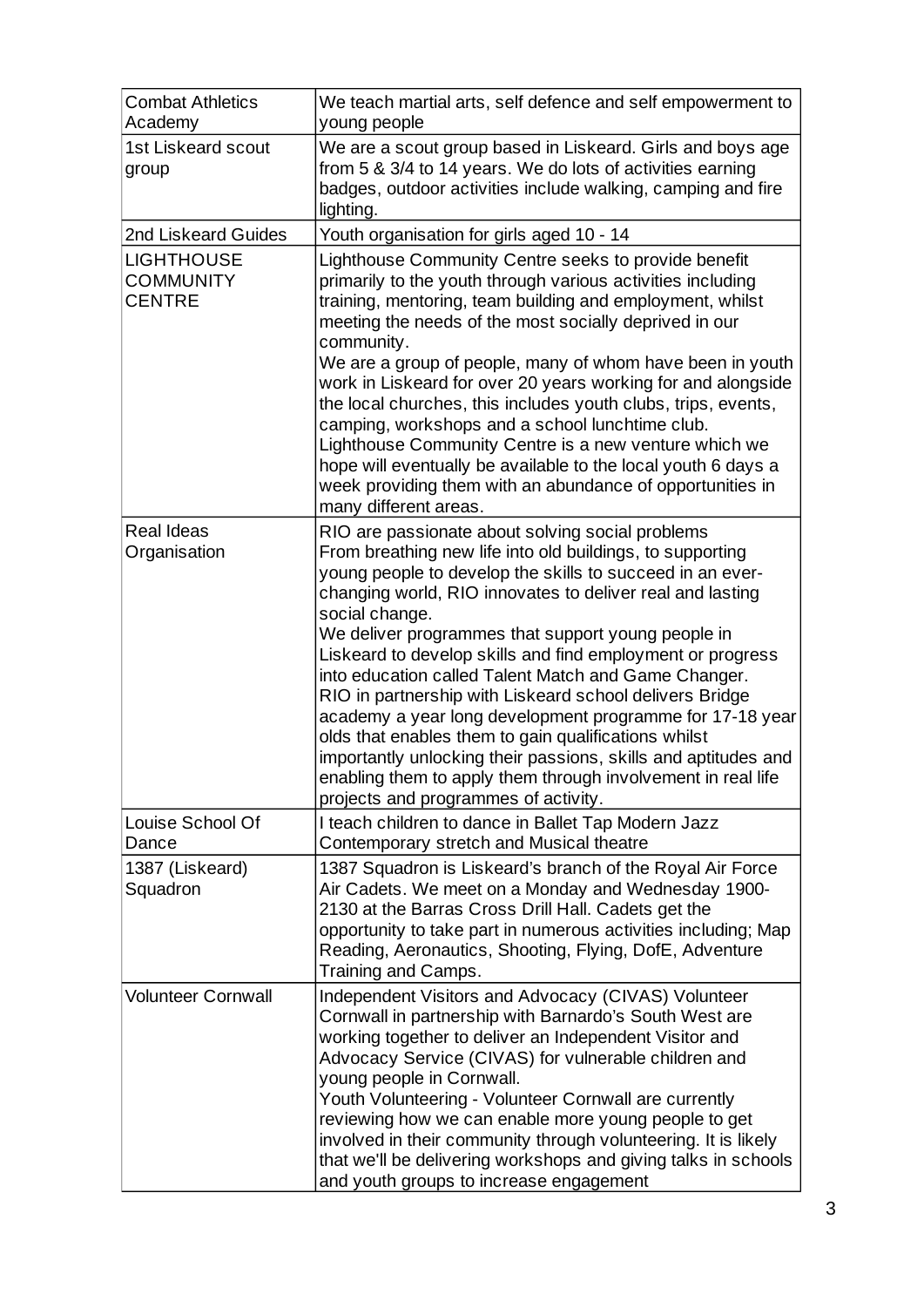| Caradon Hockey Club                               | We have 143 under 18 members who train on Monday nights<br>September-March and play in regular tournaments<br>throughout these months.                                                                                                                                                                                                                                                                                                                                    |
|---------------------------------------------------|---------------------------------------------------------------------------------------------------------------------------------------------------------------------------------------------------------------------------------------------------------------------------------------------------------------------------------------------------------------------------------------------------------------------------------------------------------------------------|
| Dance Centred                                     | They vary - but include:<br>Working with schools to deliver creative approaches to the<br>curriculum and personal well being.<br>Running Flying Monkeys - creative child centred dance<br>activity for children age 5 - 10                                                                                                                                                                                                                                                |
| Sparrows and<br><b>Sycamores Forest</b><br>School | Sparrows and Sycamores Forest School aims to provide a<br>long-term, regular natural environment, which offers<br>challenging outdoor learning opportunities, such as fire<br>lighting, shelter building, campfire cooking, tool use and<br>natural art.<br>We are situated at the Old Road Nature Reserve in Liskeard.<br>Specific sessions for Pre-school children, Home Educated<br>children, School aged children and teens will be starting in<br>the coming months. |

#### **Q19 If your work is accessible to a diverse range of young people, please give examples of good practice which can be shared**

Special sessions for vulnerable adults Code of Conduct, Safe Space Safe Guarding Being inclusive and open to all young people, and adaptable to meet different needs, is at the core of our culture. we run a variety of awareness raising workshops with young people. our sessions are free and costs for trips etc are kept to a minimum. We have a ramp into the scout hut, a few of the leaders are trained in diabetes, epilepsy and all are first aid trained.

The site we use is flat so is accessible to all, inc wheelchair users

We often provide childcare costs for individuals, build programmes around specific needs to encourage participation and empower young people to help build the activities so that it ensures their needs can be met.

We have lots of children that have disabilities and emotional behaviour problems

Work with children who have SpLD and disabilities.

Timebanking Your Way was a great way to engage young people in volunteering. The rewards could be used as a hook, but often the real reward for the young people came from their experience of volunteering. We have also found that workshops with small groups of young people to talk about how they can get involved in their community can inspire them to start volunteering and take action on issues they are passionate about.

Children with autism are encouraged as part of the group. Children of all abilities are selected for tournaments.

The creative practice enables people of all physical and mental abilities to find a way in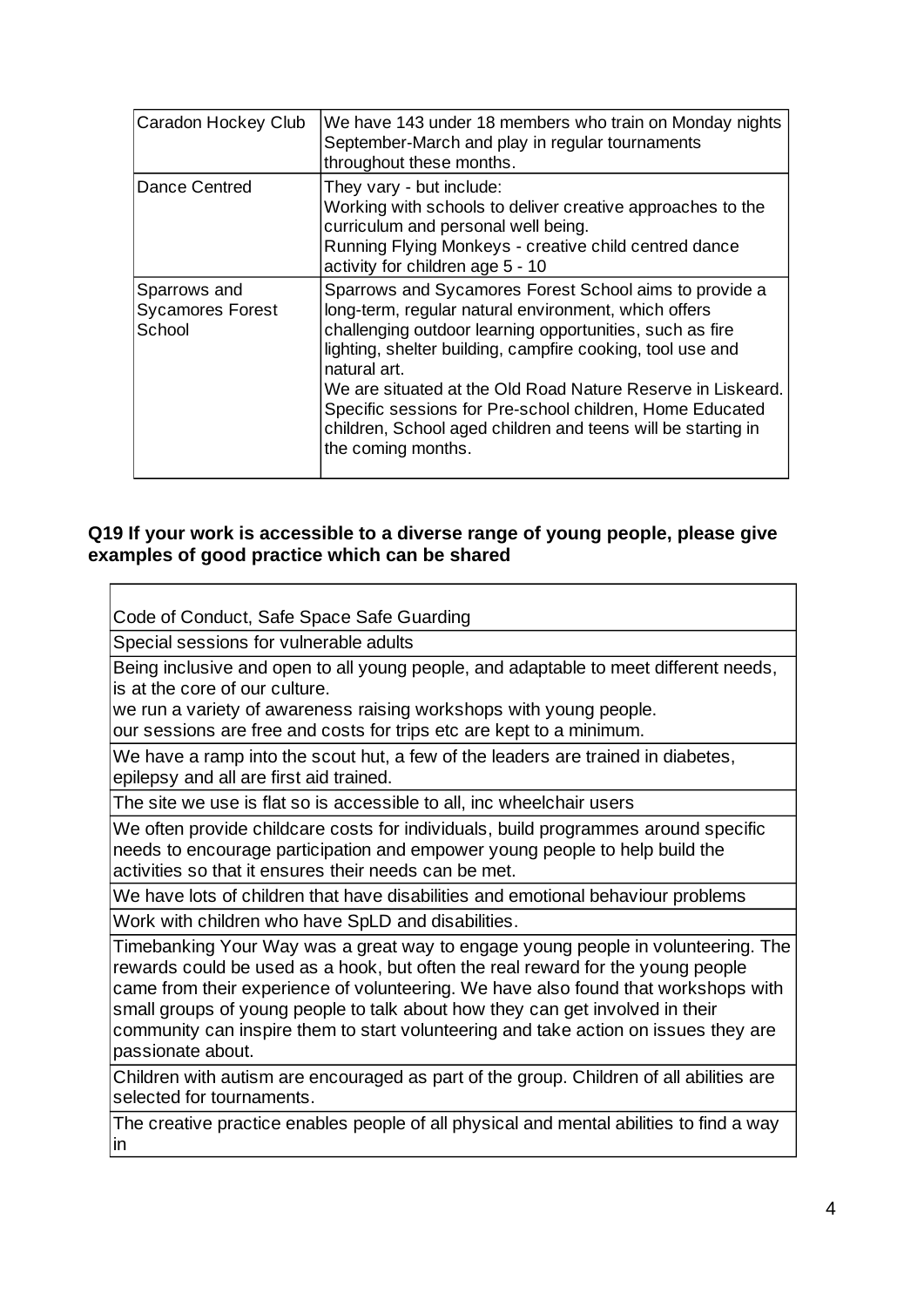#### **Q25 Do you have plans for further developing your work with children and young people over the next couple of years? Please give a brief description**

We would like to encourage other Breathers groups across Cornwall to perform the same service, thus increasing the number of young people reached. We are having a video made of one of our school talks to facilitate this.

No

We strive to help girls and young women develop throughout their Guiding experiences.

Support the schools that enter Cornwall School Games

we would like to see the youth club continue over the years, aswell as increase the activities we can offer, and get more involved in community activities. we have an adult steering group who also assist with this.

Giving the children the opportunity to go camping. Which we will need more tents.

I want to expand my Forest School and hold regular sessions each week of the year. I plan to run free sessions in conjunction with Liskeard Community Action group. I also want to run sessions for the local Home Educated children.

Developing Lighthouse Community Centre into a lively and vibrant place which is easily accessible to the young people where they can learn new skills, grow, receive support, build confidence, have fun, feel socially included and provide them with greater future prospects.

Yes, we are looking to develop a wider offer for children and young people connected to the library we are looking to support.

We are always addressing the needs and adapt accordingly

The volunteers aim to become more qualified to run activities to provide a more varied programme.

We plan to develop a Youth Volunteering project and seek funding for this in place of Timebanking Your Way.

Yes. We hope to maintain excellent numbers at training sessions and enter as many tournaments as possible. This year, we have two teams representing Cornwall at the West In2 Hockey Finals up at Bristol and it would be great to build on this in the coming years.

I would like to continue to develop Flying Monkeys activities and train others to deliver **sessions** 

# **Q29 Do you think there are currently gaps in the youth provision in Liskeard? Please give details**

Not just in Liskeard. As far as we are aware we are the only independant group performing this service anywhere in the country.

One problem is cost of venue. There is no discount for children by GLL for hire of bowls hall.

Or for the Junior badminton inclusive club.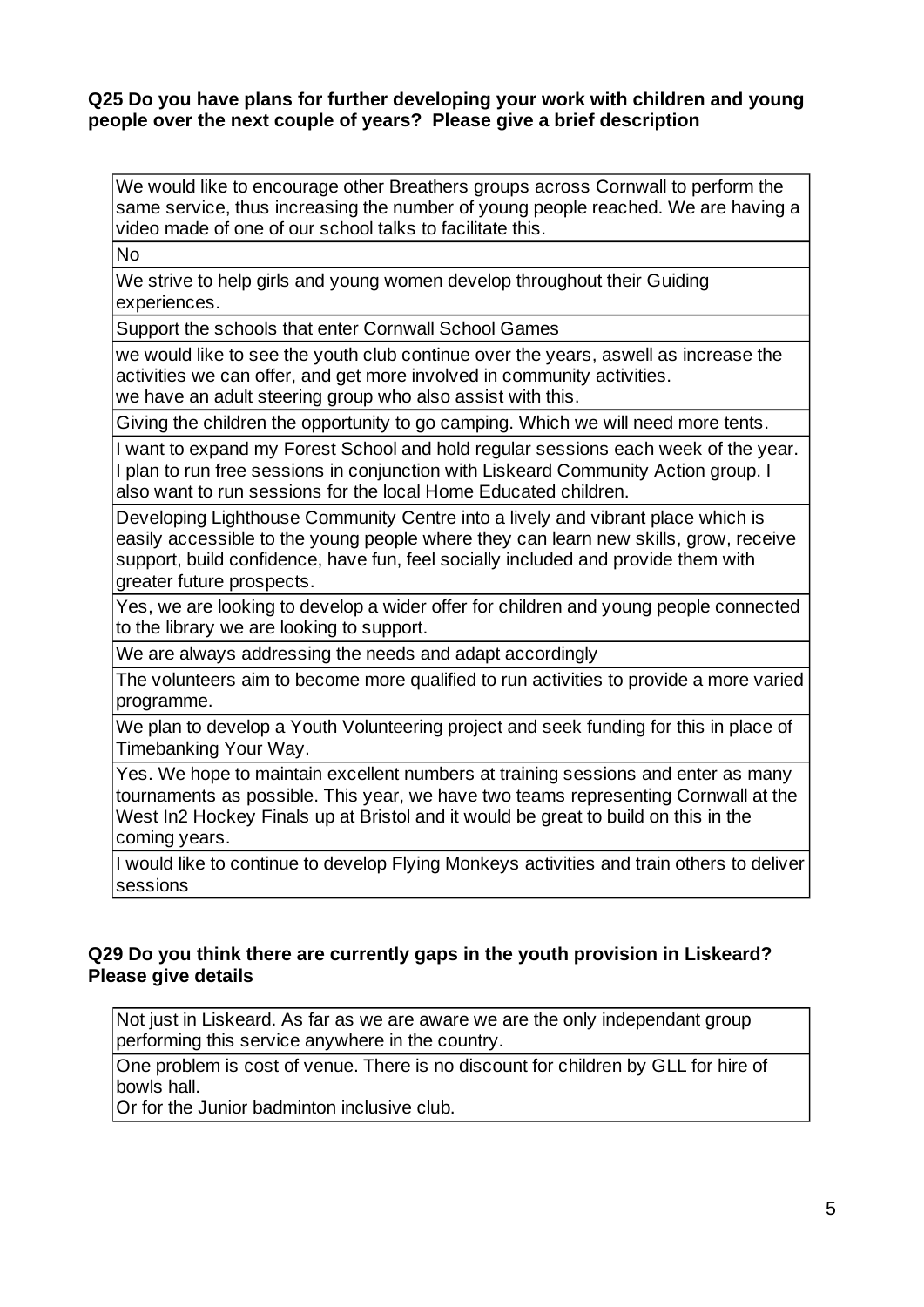the above idea of a youth forum would be a fantastic asset to Liskeard and a great opportunity to get all providers to work together to ensure valuable services are available for young people and their needs are being met.

through young people cornwalls Hear our voice project we were enabled to run a short Mental health and emotional well being group, this has now ended but is something that young people are telling us they would like and need.

I think the older children need somewhere safe to 'hang out' outside. They have the skate park but it is unsafe after sunset as there are no floodlights. Castle park has unsafe equipment on it. I think the Youth could help redesign Castle Park to make it better for not only their age group, but younger children too

Yes. There are many clubs, however these cost money and many parents are unable to finance them. There are also several voluntary youth clubs which are a great asset however these are only available to the youth a few hours a week. After working with the youth over the past 20 years we believe there needs to be something more substantial for them, a venue that is built around them, for them and available more than a couple of hours a week.

There are many issues facing our young people today bullying, social media, boredom, alcoholism, drugs, sex etc However since working within the school we have noted another serious issue with self harming which is a life long battle that affects everyday life, this points to underlying issues that need to be addressed. We believe by giving them something to value, somewhere to go, somewhere they can build on their confidence, learn new skills and find better future prospects we may well have a chance at combating these issues before they arise rather than dealing with the crisis afterwards.

ongoing support for young people with disabilities continues to be a challenge.

With regards to Q28 - I think there are other organisations and representatives who would be better suited to attend the youth forum, but perhaps someone from Volunteer Cornwall could facilitate a session on volunteering with the forum.

Perhaps there is a need for specific services for disabled young people or young people with mental health problems?

Yes. Links between secondary school and feeder primarys could be stronger.

There could always be more

# **Q36 How do you assess the impact on young people of their involvement with your organisation?**

At the end of each talk the pupils fill in a questionnaire concerning the impact that the talk had on them. In addition, the teachers involved also write a report about the talk. One head teacher estimated that after our talk the percentage of pupils in that year who smoked dropped from 25% to 15%.

Greatly with social interaction self confidence and pleasure